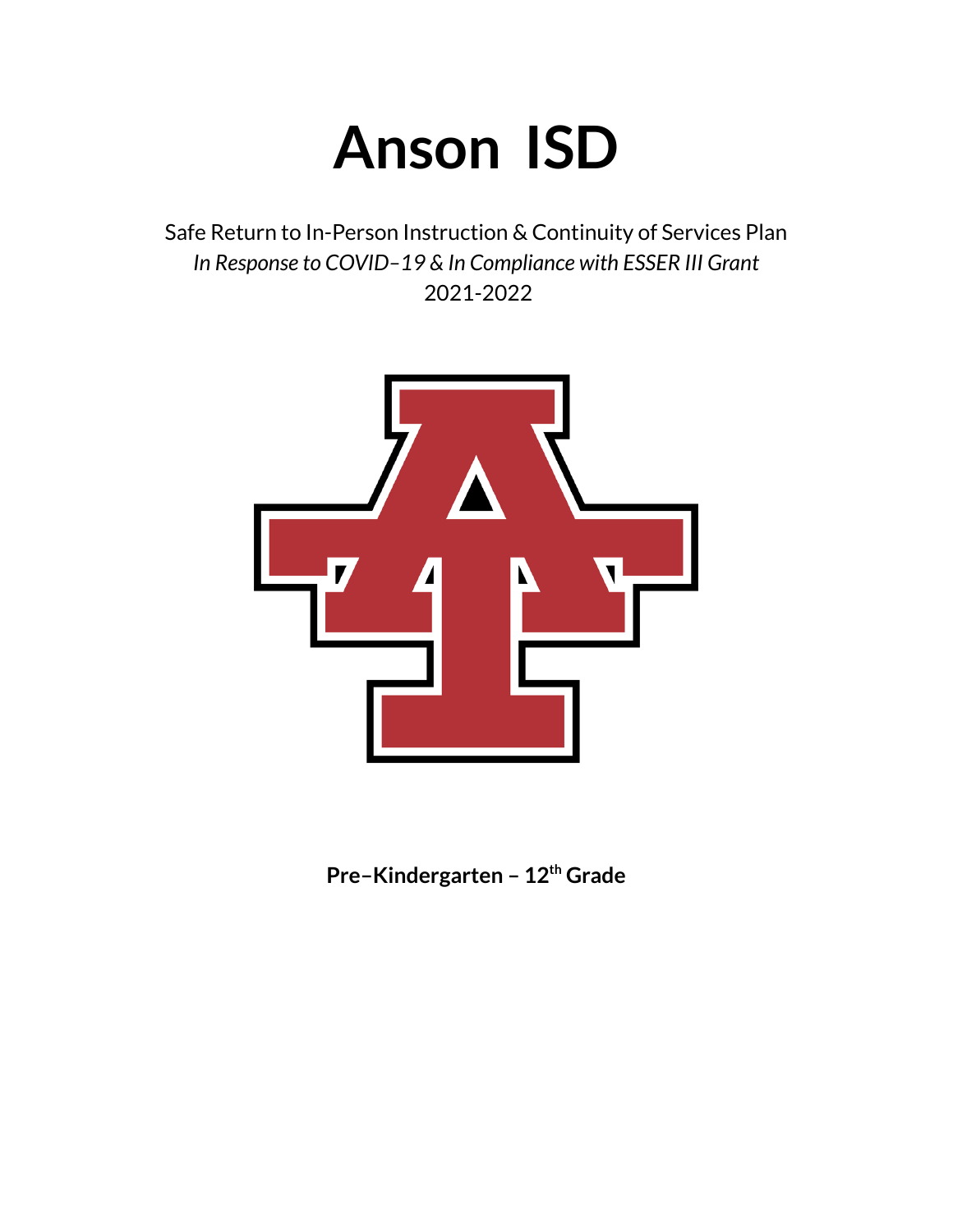# This document is subject to change under the direction of State and Local Government mandates.

# **Table of Contents**

| <b>About This Strategic Plan</b>                     | $\overline{2}$   |
|------------------------------------------------------|------------------|
| <b>Attendance</b>                                    | $\boldsymbol{2}$ |
| <b>Additional Attendance Procedures</b>              | $\overline{2}$   |
| <b>Calendar</b>                                      | $\overline{2}$   |
| <b>Continuity of Services</b>                        | $\mathbf{2}$     |
| Maintaining the Health & Safety of all Stakeholders  | 3                |
| <b>Facility/Transportation Disinfection Measures</b> | 3                |
| Daily Self Screening                                 | 3                |
| Social Distancing                                    | 3                |
| Personal Protective Equipment (PPE)                  | 3                |
| Handwashing and Respiratory Etiquette                | 3                |
| Coordination with State and Local Health Officials   | 4                |
| Social-emotional Well-being of Students and Staff    | 4                |
| <b>Classroom Procedure</b>                           | 4                |
| Nurse/Clinic Procedures (Non-COVID-19 Situations)    | 5                |
| Exposure to COVID-19 Procedures                      | 5                |
| <b>Extracurricular Activities</b>                    | 5                |
| <b>Visitors</b>                                      | 5                |
| <b>Communication and Plan Information</b>            | 6                |
| <b>Periodic Review and Revision of the Plan</b>      | 6                |
| <b>Stakeholder Input</b>                             | 6                |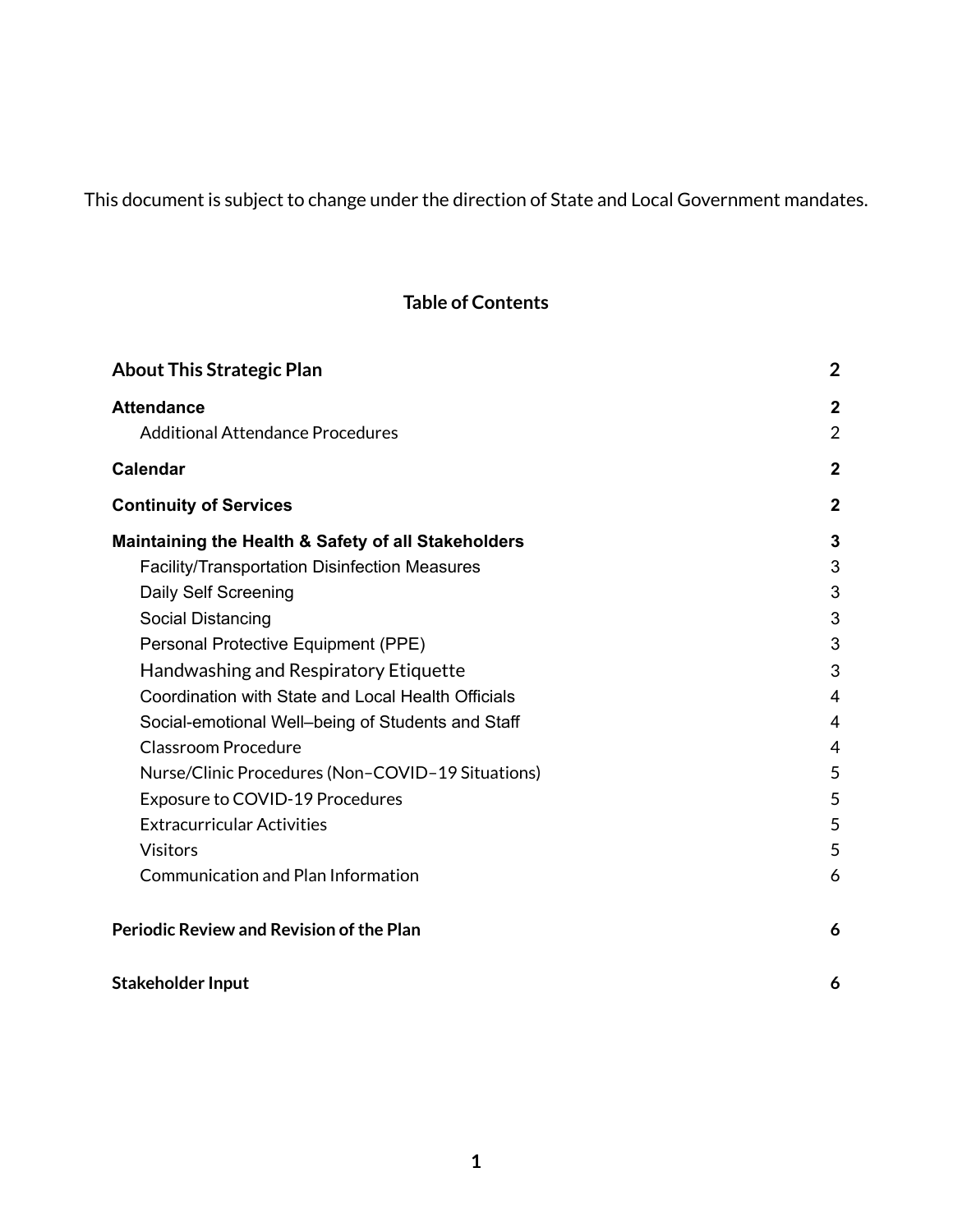# <span id="page-2-0"></span>**About This Strategic Plan**

This plan is designed to share systems and communicate the District plans to safely return students and staff to Anson ISD buildings and learning environments. These systems will include plans to ensure continuity of services to address students' academic, social, emotional, and mental health needs due to COVID-19.

#### <span id="page-2-1"></span>**Attendance**

All learning will be face-to-face for the 2021-2022 school year. Attendance will be required daily for all students. At this time, online learning will not be available for the 2021-2022 school year unless otherwise directed by federal, state, or local government mandates.

#### <span id="page-2-2"></span>**Additional Attendance Procedures**

● AISD requires sick students and staff members to stay home.

#### <span id="page-2-3"></span>**Calendar**

Due to the potential for school closures from COVID–19, adjustments to the District calendar may include:

- Adding minutes to the end of the school day to make up for the missed time.
- Adding days at the end of the calendar to make up for the missed time.

#### <span id="page-2-4"></span>**Continuity of Services**

Anson ISD will continue to provide full-time, in-person learning addressing the academic, social, emotional, and mental health needs of all students. If COVID-19 related issues arise that require quarantining, all students will have access to asynchronous learning through Google Classroom. In addition, students with disabilities will continue to have access to their specialized instruction, related services, modifications/ accommodations as outlined in their Individualized Education Plan (IEP) to the fullest extent that such specialized instruction, related services, modifications, and accommodations can be implemented in a remote-learning model.

#### <span id="page-2-5"></span>**Maintaining the Health & Safety of all Stakeholders**

The health and safety of staff and students are priorities. Schools have been completely cleaned and disinfected and Anson ISD will continue to adhere to all necessary safety precautions. All campuses and departments will be responsible for accurate record keeping of daily schedules, and attendance for contact tracing purposes.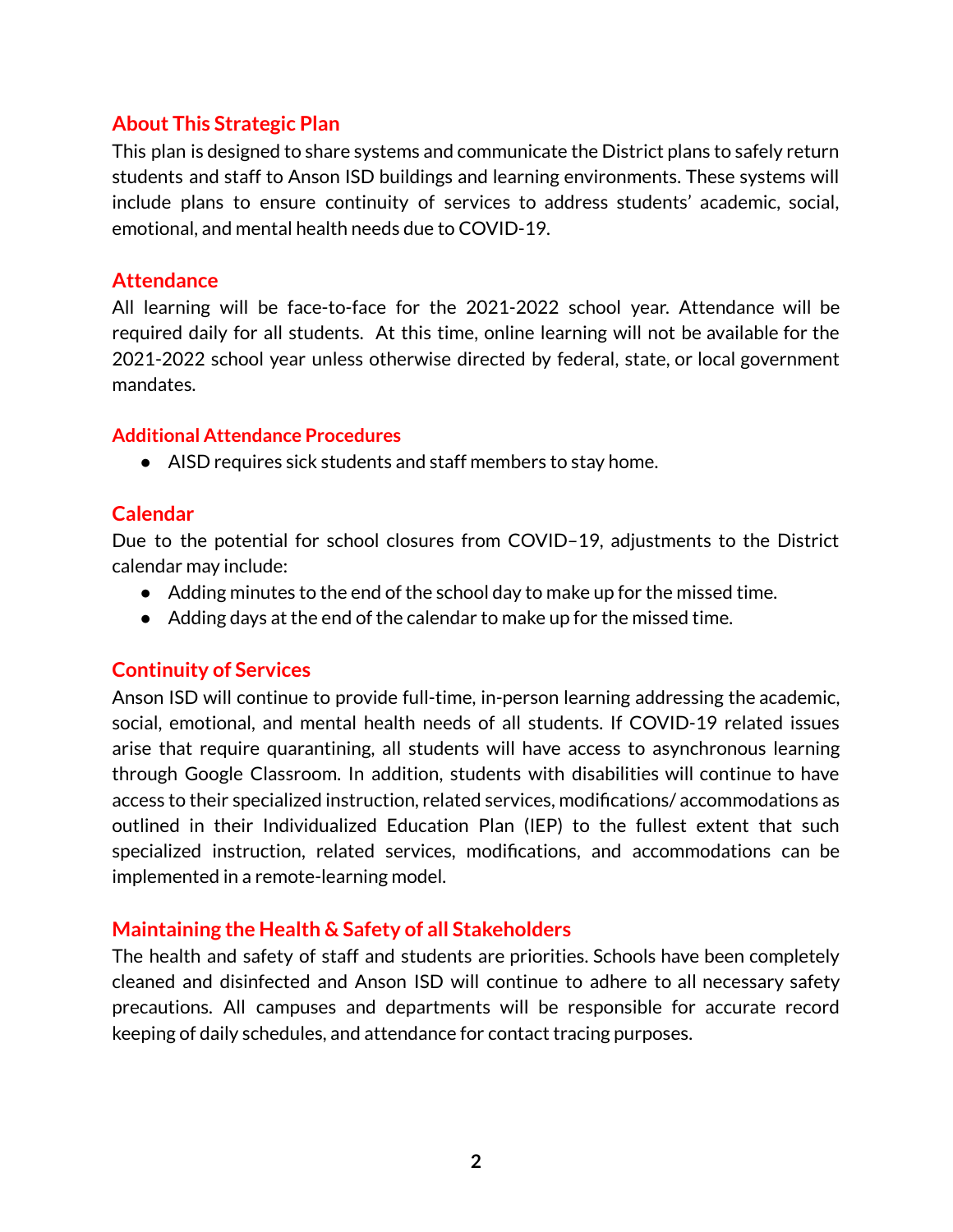#### <span id="page-3-0"></span>**Facility/Transportation Disinfection Measures**

- E-mist Electrical Charge Disinfecting.
- Safe and correct disinfection of all facilities & busses daily.
- Touchpoints disinfected frequently.
- Appropriate, operational ventilation systems.

# <span id="page-3-1"></span>**Daily Self Screening**

It is every individual's responsibility to assess their health each morning.

- Any student, staff member, caregiver, or community member, shall not enter any District facility if they feel sick, have concerning new/different symptoms, or are running a fever greater than 100.3. Under these circumstances, individuals should contact their health care provider for guidance. Employees should notify their direct supervisor; students/caregivers should notify their school.
- Anyone who has been in close contact with a person who is lab confirmed to have COVID–19 or any other communicable illness shall follow TEA [Guidance](https://tea.texas.gov/sites/default/files/covid/SY-20-21-Public-Health-Guidance.pdf) with the consultation of the school nurse and/or supervisor.

#### <span id="page-3-2"></span>**Social Distancing**

Anson ISD employees, students, caregivers, and approved visitors/volunteers should practice social distancing and eliminate contact with others to the extent possible.

# <span id="page-3-3"></span>**Personal Protective Equipment(PPE)**

● Masks are appreciated but not required unless otherwise directed by federal, state, or local government mandates.

# <span id="page-3-4"></span>**Handwashing and Respiratory Etiquette**

Anson ISD employees, students, caregivers, & approved visitors/volunteers should practice the following handwashing & respiratory etiquette:

- Wash your hands often with soap and water for at least 20 seconds.
- Use hand sanitizer with at least 60% alcohol if soap and water are not available.
- Avoid touching your eyes, nose, and mouth.
- Cover your mouth and nose with a tissue when you cough or sneeze or use the inside of your elbow. Used tissues should be thrown away immediately.
- Students should be expected to wash their hands thoroughly, twice daily in addition to when they use the restroom and before eating.

# <span id="page-3-5"></span>**Coordination with State and Local Health Officials**

We have created this plan to aid in the reestablishment of our schools so that employees, students, and families feel safe and reduce the impact of any virus, disease, or illness upon returning to the District. The guidelines referenced in this plan are based on guidance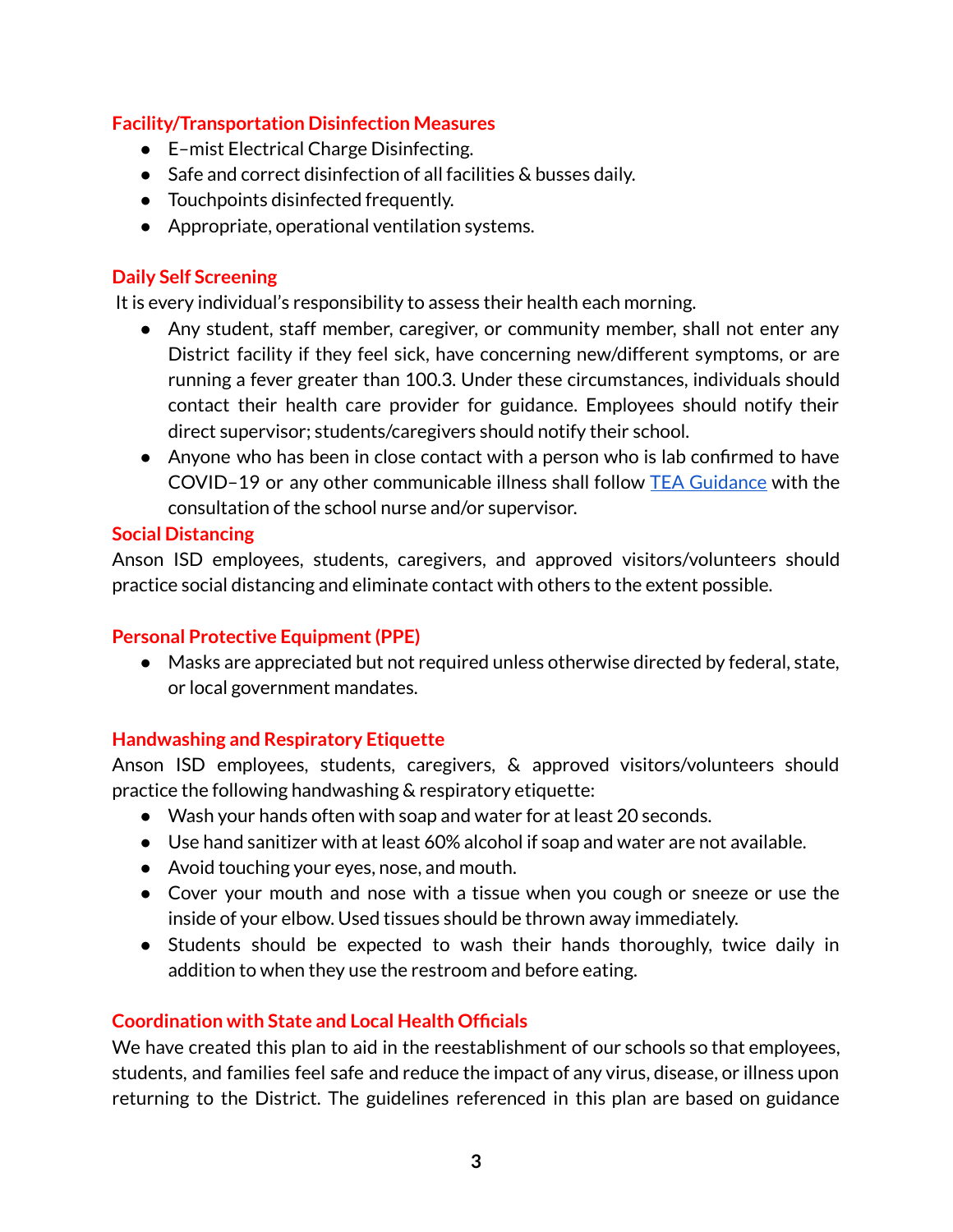from the Jones County Health Authority, Texas Education Agency, Centers for Disease Control and Prevention (CDC), and World Health Organization (WHO). Regular updates will be made to this plan based on information provided by these agencies. Employees who have questions or concerns about this re-entry plan should contact their supervisor. Caregivers and students who have questions or concerns about COVID–19 should contact their school principal.

# <span id="page-4-0"></span>**Social-emotional Well–being of Students and Staff**

The District/campus counselors will provide resources for caregivers and teachers to access. The counselors will work with students individually or in small groups to address any needs.

#### <span id="page-4-1"></span>**Classroom Procedure**

All administrators with the help of teachers are asked to create procedures to promote a safe and sanitary environment to the best of their ability following the measures below.

- Arrange seating for social distancing to the extent possible.
- Create a schedule for sanitizing and disinfecting surfaces and frequent touchpoints.
- Increase airflow from outdoors whenever possible.
- Use outdoor learning areas whenever possible.
- Provide the opportunity for students to disinfect their own spaces before and after use, in ways that are safe and developmentally appropriate.
- Hand sanitizer will be available in every classroom & staff will require its use frequently amongst students.
- Remind students to catch their cough and sneeze.
- Develop a routine during the day to clean and disinfect the classroom including frequently touched surfaces and shared items.

# <span id="page-4-2"></span>**Nurse Procedures (Non–COVID–19 Situations)**

- The nurse will handle as many students as possible outside the student's classroom door.
- Teachers will address minor injuries as appropriate with the classroom first aid kit (use good judgment, ex: paper cut).
- Any sick person will be placed in a dedicated isolation room.

# <span id="page-4-3"></span>**Exposure to COVID-19 Procedures**

● Any student or staff member who tests positive for COVID-19 must adhere to the [DSHS/TEA](https://www.dshs.texas.gov/schoolhealth/pdf/TDSHS-ExclusionGuidance.pdf) guidance regarding quarantine.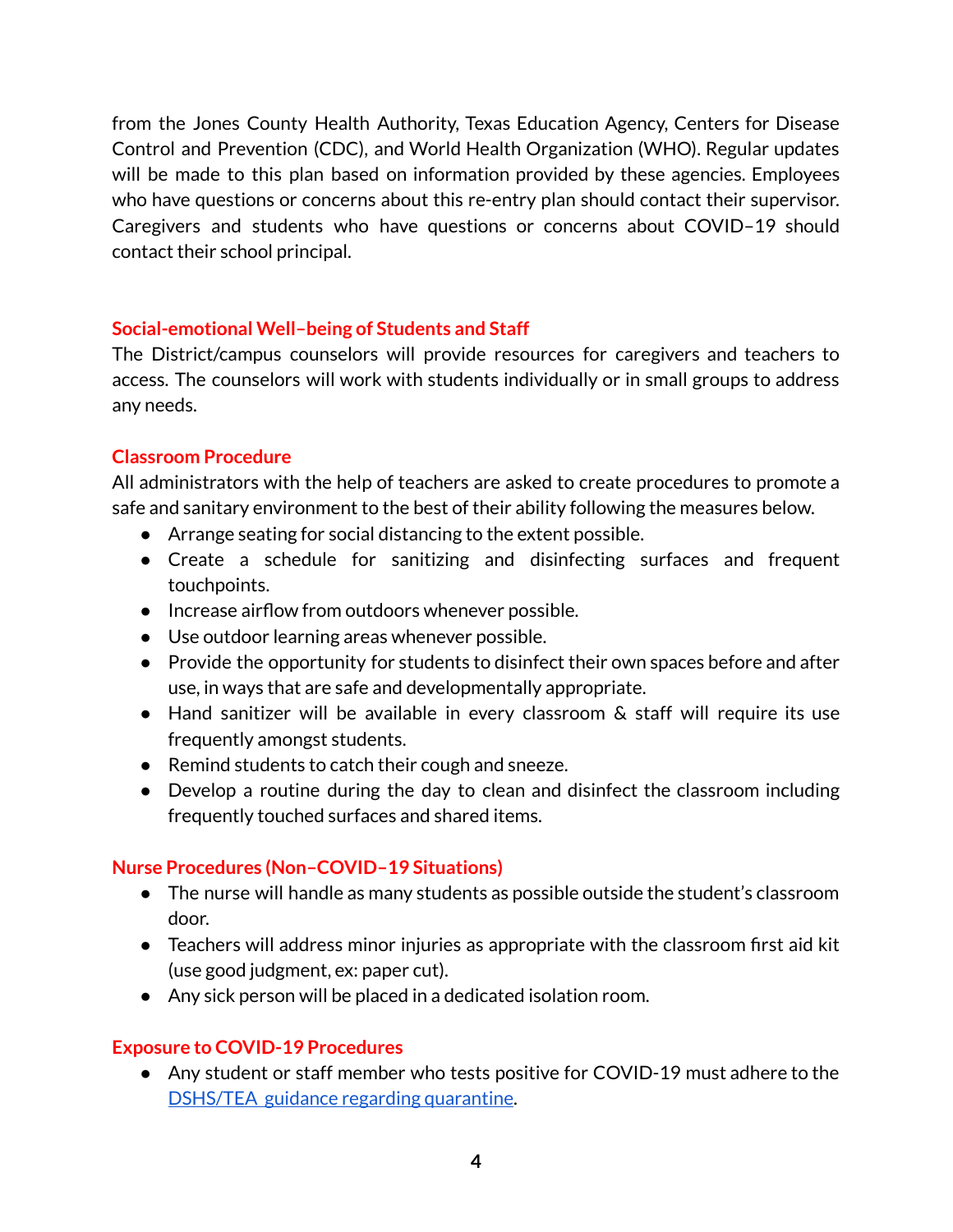- $\circ$  Parents should notify the school nurse and the school principal if their child tests positive for COVID-19.
- When the school becomes aware that a student or staff member has tested positive for COVID-19, the individuals considered to have been in "close contact" will be notified WITHOUT identifying the affected student. All should then follow Jones County Health Authority, DSHS, [TEA,](https://tea.texas.gov/sites/default/files/covid/SY-20-21-Public-Health-Guidance.pdf) and CDC guidance.

# **Extracurricular Activities**

All extracurricular and athletic events will follow participation guidelines set by the UIL (University Interscholastic League).

# <span id="page-5-0"></span>**Visitors**

Before visitors are allowed on campuses, visitors will self-screen for symptoms of contagious illness including COVID-19 symptoms. If they are lab-confirmed with COVID-19, they must remain off campus until they meet the criteria for re-entry as noted below.

- In the case of an individual who was diagnosed with COVID-19, the individual may return/enter school when all three of the following criteria are met:
	- At least 24 hours have passed since recovery (resolution of fever without the use of fever-reducing medications);
	- The individual has improvement in symptoms (e.g., cough or shortness of breath); &
	- At least 10 days have passed since symptoms first appeared. If the individual never experienced symptoms, at least 10 days have passed since the date of COVID-19 testing.

Additionally, visitors must self-screen for close contact with an individual who is lab-confirmed with COVID-19, and, if so, they must remain off campus until the 14-day incubation period has passed.

# <span id="page-5-1"></span>**Communication and Plan Information**

Consistent with school notification requirements for other communicable diseases, and consistent with legal confidentiality requirements, schools must notify all teachers, staff, and families of all students in a school or non–instructional building if a lab confirmed COVID–19 case is identified among students, teachers, or staff who participate in any activity in the school or non–instructional building. Those determined to have been in close contact by Jones County Health Authority's contact tracing investigation will be notified regarding testing and quarantine guidelines.